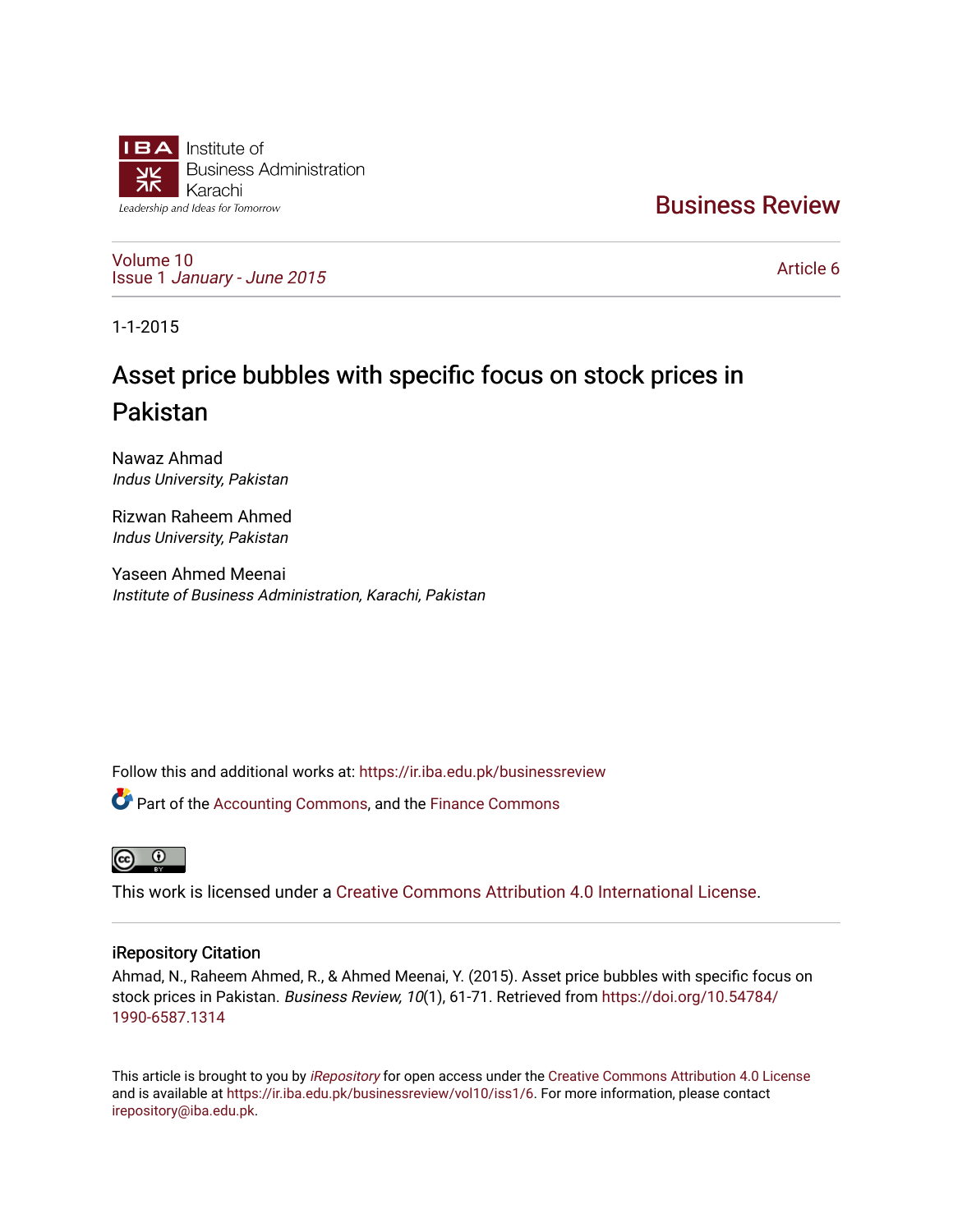# ARTICLE

# ASSET PRICE BUBBLES WITH SPECIFIC FOCUS ON STOCK PRICES IN PAKISTAN

Nawaz Ahmad Indus University, PAKISTAN

Rizwan Raheem Ahmed Indus University, PAKISTAN

Yaseen Ahmed Meenai Institute of Business Administration, Karachi, PAKISTAN

#### Abstract

This research paper is an attempt to investigate Asset Price Bubbles (APB) with reference to Pakistan stock market. The analysis of time series graph shows a linear trend between Consumer Price Index (CPI) and Money Supply Index  $(M_2I)$  whereas a nonlinear trend with stock prices. Moreover, the graph also shows an unequal spread with the stock prices, which indicate Heteroskedasticity. Then, descriptive statistics test shows high Standard Deviations for stock prices compared with CPI and  $M<sub>2</sub>$ I, which indicate a higher volatility in stock prices. Finally, the hypothesis test for equality of variance concluded the presence of Asset Price Bubbles by rejecting null hypothesis of equal volatility against the alternative hypothesis of greater volatility in stock prices.

Keywords: Asset Price Bubbles; Stock Prices; Consumer Price Index; Heteroskedasticity; volatility

# Introduction

A stock market bubble is a type of economic bubble taking place in stock markets when price of stocks rise and become overvalued by any measure of stock valuation. The existence of stock market bubbles is at odds with the assumptions of efficient market theory which assumes rational investor behavior. Behavioral finance theory attribute stock market bubbles to cognitive biases that lead to groupthink and herd behavior. Bubbles occur not only in real-world markets, with their inherent uncertainty and noise, but also in highly predictable experimental markets.

#### Investing in real estate and stocks

Investing in real estate and stock market has become a national preoccupation in Pakistan in the recent past. This has become a speculatory opening at the cost of industrialization. This is mainly because of unattractive rate of return on deposits. Moreover, rates of real estate in different sectors of federal capital have increased by over 500 percent in the last seven years. In principle, property's value is determined on the basis of returns it generates. The property is over-valued if its return is below than alternative investments. Here, the real estate price bubble arises.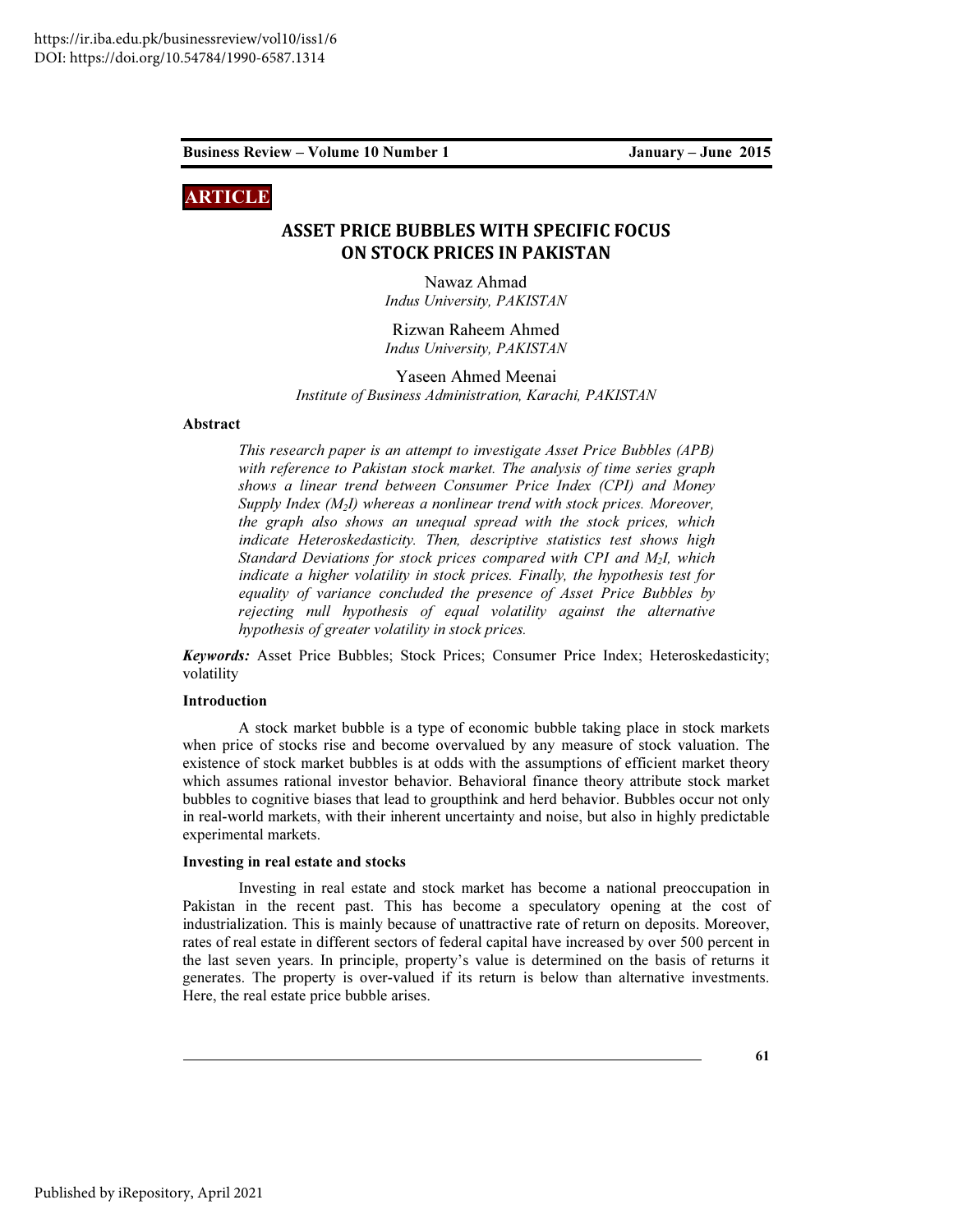#### Monetarists' Theory

Modern monetary economics was developed after World war two by Chicago's Milton Friedman (1969) and his numerous colleagues and followers. Under Friedman's leadership, monetarists challenged the Keynesian approach to macroeconomics and emphasized the importance of monetary policy in macroeconomic stabilization [1].

In principle, a monetarist might recommend using monetary policy line to fine-tune the economy. But monetarist has taken a different track, arguing that the private economy is stable and that the government tends to destabilize the economy. Moreover, monetarists believe that money affects output only after long and variable lags, so the design of effective stabilization policies is a formidable task [1].

#### How Monetary Policy Can Make A Bubble More Likely

Some economists have proposed that a monetary policy regime that targets low and stable inflation can increase the probability of asset-price bubbles forming because the stability associated with inflation targeting can fuel excessive optimism about the future profit potential of new technology. Other economists think that an inflation-targeting regime reduces the likelihood of asset-price bubbles, but that inappropriate implementation of monetary policy within that regime can contribute to the formation of a bubble. These suppositions have arisen in part because of evidence that asset-price swings have been greater in recent business cycles than in previous business cycles, despite the success of many countries in attaining a low-inflation environment [2].

Asset prices are less volatile in stable monetary regimes, such as those that target inflation, and hence the probability of a bubble in those regimes is lower. The increase in asset price misalignments in low inflation countries in recent years may therefore be the result of positive technology (rather than monetary) shocks, which, because of their uneven and uncertain effect on production possibilities, have an effect on revenue streams that is difficult for investors to predict [3]. So, what do economists exactly mean by "bubbles"? There is no simple answer. From a research point of view, the exact definition varies from one model to another. Rather than to adopt one particular model, this paper uses a reduced-form approach that incorporates salient features of bubbles shared by many important models in the literature.

According to Jean Claude [4] in the development of asset price boom, there are two important factors, developments in the monetary aggregates and credit, which play a pivot role. Although the issue of empirical causality between asset prices on one hand and money and credit developments on the other is a complicated one, the potential role of credit and money in driving asset prices is straightforward. A bubble is more likely to develop when investors can leverage their positions by investing borrowed funds. One would expect to see similar developments in credit and money as credit is the main counterpart of money [5]. So far the issue of imperical causality is concern, according to Ahmad, Nawaz there is a unicausal relationship runs from money supply to stock prices in Pakistan scenario [6].

Froot and Obstfeld [7] introduced the notion of an intrinsic asset price bubble. The bubble generates highly persistent overvaluations and undervaluation due to excessive reactions to fundamentals. Authors argue that linking, albeit incompletely, asset price bubbles to fundamentals provides a more realistic specification of a bubble. One branch of theory posits that investors acting on irrational or erroneous beliefs can cause bubbles. These beliefs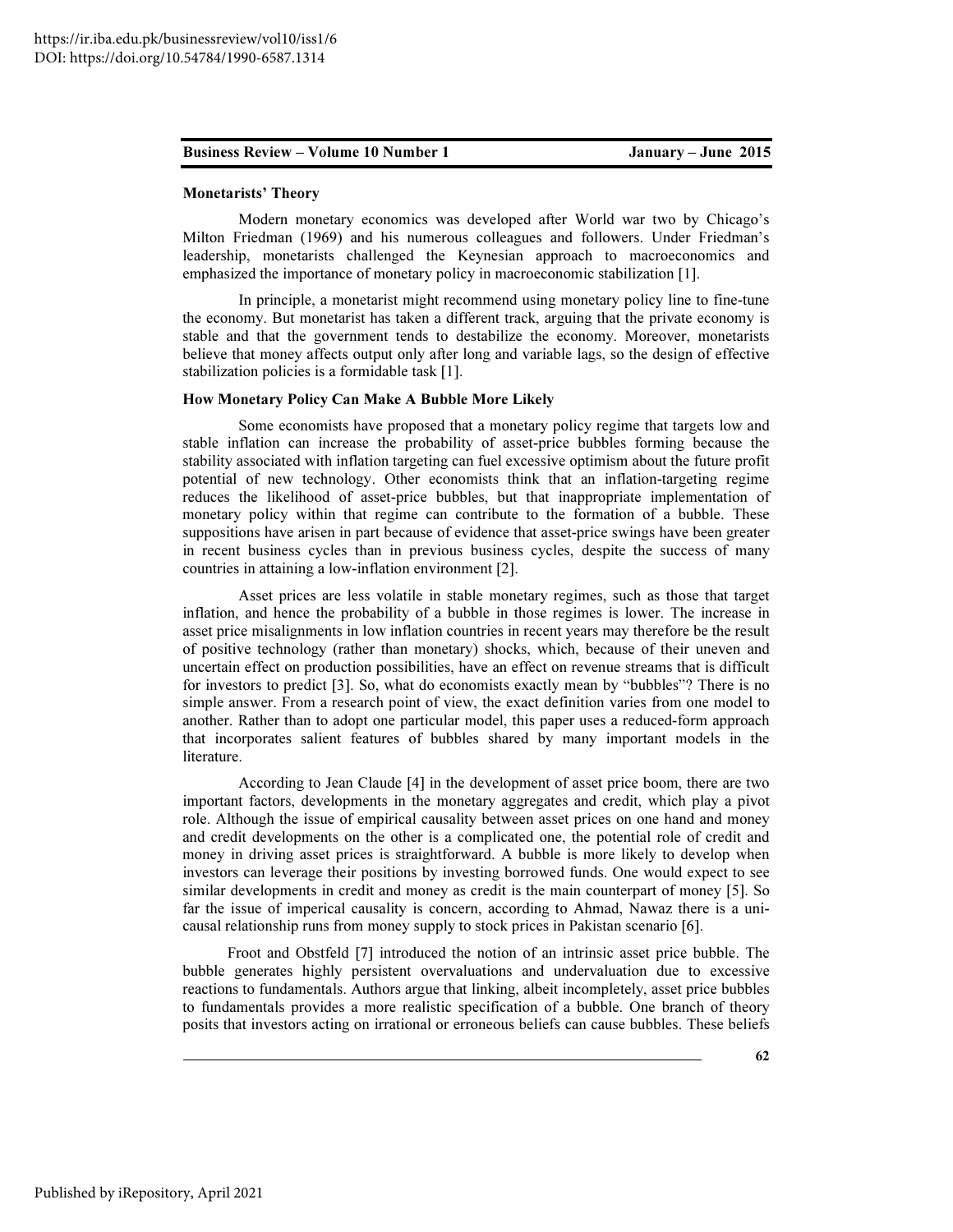are owing to fads or overly optimistic agents. In this framework, an asset-price bubble could occur because of exaggerated confidence in the fundamentals underlying the asset (a new technology or organizational structure, for example) to generate future earnings. [8].

According to Kindleberger [9], asset price bubbles were permanent features of the economic environment that arose because of the nature of human behavior. He bases his understanding of bubbles on Minsky's model of financial imbalances rather than on the constraints imposed by the assumption of perfectly rational, far-sighted investors. In Minsky's model [10], a speculative bubble arises from an exogenous factor - possibly a new invention, a political outcome, a financial liberalization, etc - that presents new profit opportunities. If the future looks sufficiently bright for a large enough group of consumers and investors, the boom becomes self-sustaining and possibly self-reinforcing. Real-side developments may then interact with the financial intermediation sector, which, through an elastic credit creation process, stokes the flames of optimism. "Irrational exuberance" is responsible for the rise in equity prices in the United States in the second half of the 1990s. This explanation emphasizes the excessive optimism stemming from positive developments in the real side of the economy that contribute to the underestimation of risk and the overextension of credit [11].

According to Shiratsuka [12] Japan's experience since the late 1980s where economic fluctuations were led by the emergence and bursting of the bubbles which show a close relation between both, financial and macroeconomic instability, and large fluctuations in asset prices. The study characterized such bubble by *euphoria*, that is, excessively optimistic expectations with respect to future economic fundamentals, which lasted for several years and then burst. Kindleberger [13] employs the concept of *euphoria* to describe financial history of major asset price bubbles. Shiller [14] terms the same concept as "irrational exuberance". Andrew Filardo [15] raised a critical issue about the causal versus predictive role of asset prices. This distinction highlights the need to differentiate between macroeconomic asset price bubbles and general asset price movements, especially when examining the challenges facing monetary authorities. Put bluntly, in a causal sense, macroeconomic asset price bubbles matter and the fundamental component of asset prices does not.

Ahmed and Rosser [16] studied Pakistani market for speculative bubbles. They studied exchange rates and both stock market indices. Their results were consistent with the impression of great volatility and unpredictability. They found strong evidence of presence of speculative bubbles in Pakistani market. The reason most frequently cited for not responding to asset-price bubbles is the difficulty of identifying bubbles, such difficulty arises in large part because, as Richards [17] points out, any operational definition of an asset-price bubble is highly subjective. The subjectivity arises largely from two sources. First, an asset price bubble is often defined as a major deviation of an asset price from its fundamental value, and there are many different yet legitimate ways to think about fundamental value. Second, how far and how long an asset price must move away from its fundamental value before it is considered a bubble is also highly subjective.

#### Material And Methods

The main concern of this study is to develop a statistical framework of analysis to identify whether there are asset price bubbles or simply a swing in the prices. In the first phase of analysis, time series graphs are sketched which show an overall trend. In second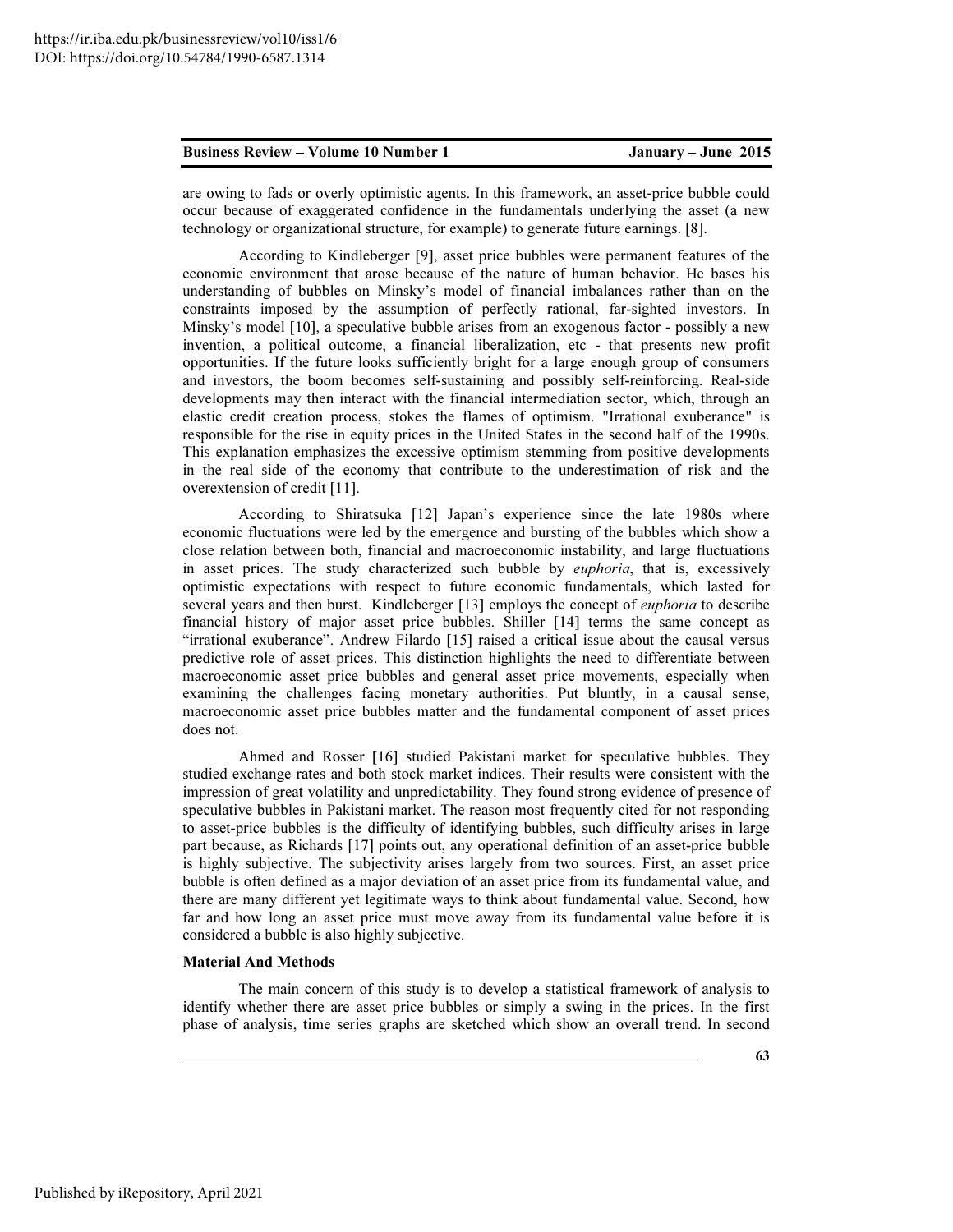| <b>Business Review – Volume 10 Number 1</b> |  |  |  |  |  |
|---------------------------------------------|--|--|--|--|--|
|---------------------------------------------|--|--|--|--|--|

phase of analysis, descriptive statistics are calculated. Since asset price bubbles are the result of abrupt fluctuations and high volatility in asset prices that is why a special attention is given to Standard Deviation – a measure of volatility in a data set. In third phase of analysis, applying equality of variance test using  $F -$  Statistics with the following hypothesis, further validates the results of descriptive statistics:

| $H_{01}$ : σ <sub>KSE 100</sub> = σ <sub>M2I</sub> ; |  | $H_{al}$ : $\sigma_{KSE 100} > \sigma_{M2I}$ |  |
|------------------------------------------------------|--|----------------------------------------------|--|
| $H_{02}$ : $\sigma_{SBGI}$ = $\sigma_{M2I}$ ;        |  | $H_{a2}$ : $\sigma_{SBGI}$ > $\sigma_{M2I}$  |  |
| $H_{03}$ : σ <sub>KSE 100</sub> = σ <sub>CPI</sub> ; |  | $H_{a3}$ : $\sigma_{KSE 100} > \sigma_{CPI}$ |  |
| $H_{04}$ : $\sigma_{SBGI}$ = $\sigma_{CPI}$ ;        |  | $H_{a4}: \sigma_{SBGI} > \sigma_{CPI}$       |  |

We assume that macroeconomic fundamentals i.e. Money supply index  $(M<sub>2</sub>I)$  and Consumer price index (CPI), and Stock prices i.e. Karachi stock exchange 100 index (KSE 100) and State bank general price index (SBGI) are equally volatile against the alternative hypothesis of greater volatility in stock prices.

# Data Sources

Data has been collected from secondary sources; our measure on the stance of monetary policy in Pakistan is the Money Supply  $(M_2)$ . House rent price index (HRPI) represents monthly index of house rentals. State bank turnover index of stock (SBTIS) represents monthly index of shares turnover at Karachi stock exchange. Since  $M<sub>2</sub>$  is available in absolute terms, it has been converted into index form and Money Supply Index  $(M<sub>2</sub>I)$  is obtained so that apples could be matched with apples. This data has been obtained from different issues of Statistical bulletins published by State bank of Pakistan.

Monthly data on all share index i.e., State Bank General Index (SBGI) have been obtained from the State Bank while the data on Karachi Stock Exchange 100 Index (KSE I00) has been obtained from Karachi Stock Exchange (KSE). The price level is given by the Consumer Price Index (CPI), which is gathered from Federal Bureau of Statistics (FBS). All data consists of monthly observations started from July 2001 to May 2007 except SBTIS, which was available up to June 2006.

A broader range of assets e.g. real estate – commercial and residential – may be included to cover the wealth effects, however, due to data limitations, we used stock market equity, keeping in mind that these may serve as a proxy for broader range of assets as well. Typically, peaks in equity prices tend to lead those in real estate prices. However, the relationship is somewhat less clear-cut around troughs.

#### Statistical Model

The modal applied is Standard Deviation  $-$  a measure of volatility, which is further validated by applying equality of variance test using  $F -$  Statistics. Computer aided packages executed the model. Apart from MS Excel, Mega Stat and PH Stat were used.

#### Results And Discussion

#### Time Series Graphs

In the first step of analysis, we sketched time series graphs. All the graphs show increasing trend. CPI and  $M<sub>2</sub>I$  graphs show a smoother trend with less volatility compared with KSE 100 and SBGI which show some abrupt movements, first in 2003-04, and then in early 2005, third in the end of 2005 and the beginning of 2006 were observed. Such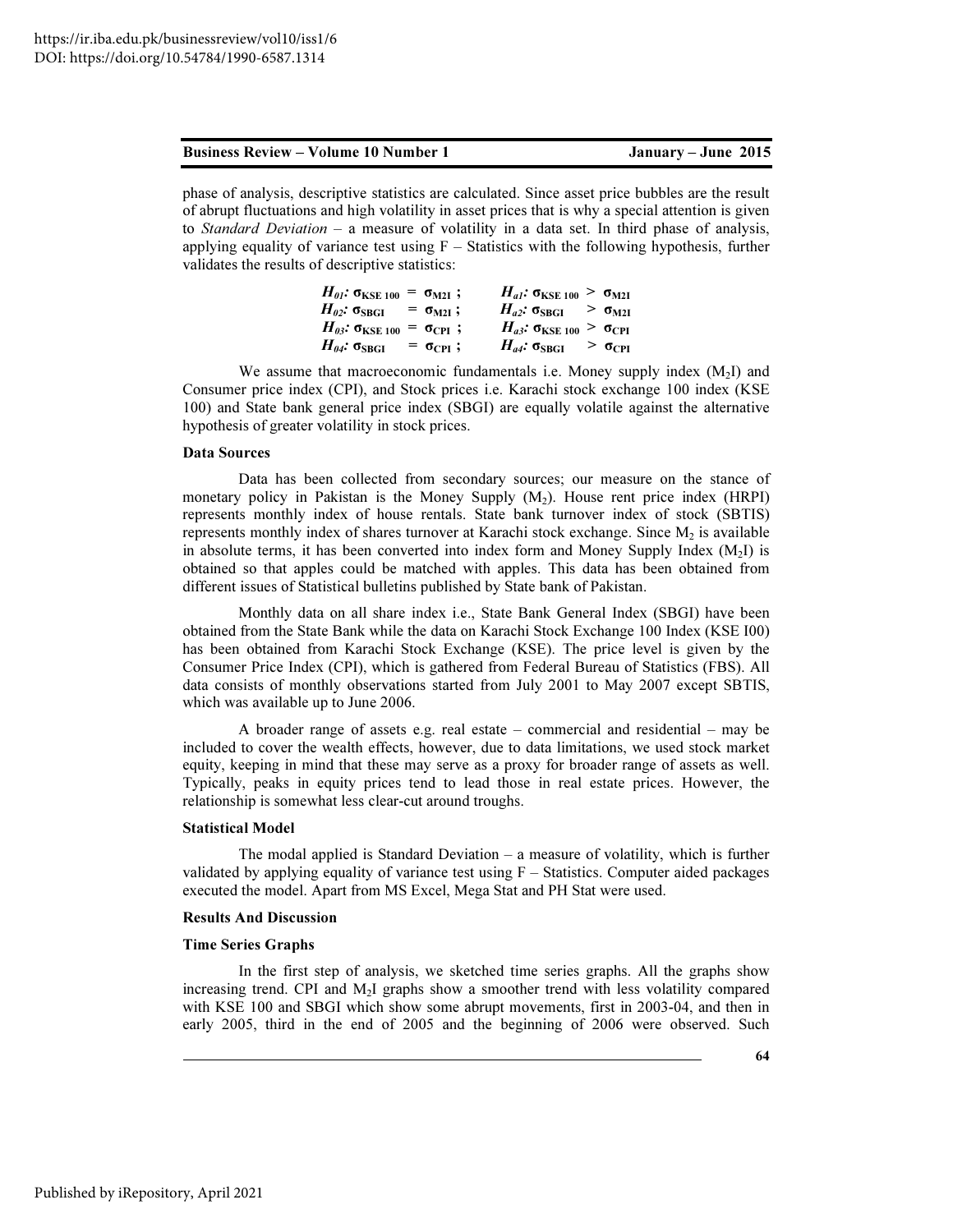| <b>Business Review – Volume 10 Number 1</b> |  |
|---------------------------------------------|--|
|---------------------------------------------|--|

January – June 2015

movements describe high volatility. Interestingly, SBTIS, apart from small fluctuations show two big fluctuations, one between Oct 2004 and Jan 2005 then in early 2006. The fluctuations in stock turnover are purely speculative.



65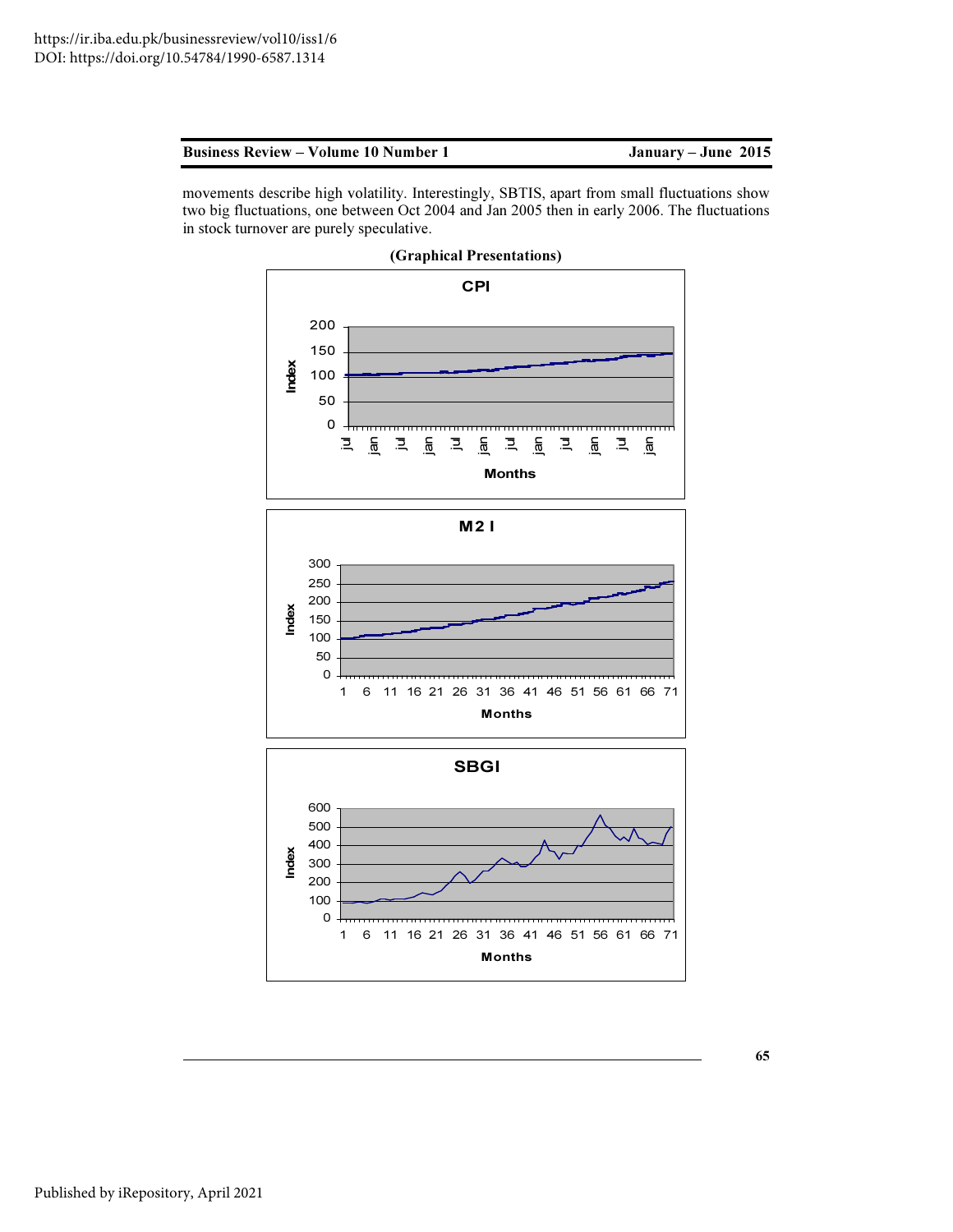



(Source: Undertaken Study)

# Descriptive Statistics

In second step of analysis, the said volatility has been measured through descriptive statistics by using Standard Deviation – a measure of dispersion. It is calculated in two phases: for overall tenure i.e. from July 2001 to May 2007 and secondly the data has been divided into six parts, each consists of 12 observations except the last which consists of 11, so that we could have a year to year cross-sectional analysis. In overall descriptive statistics, standard deviations of stock prices and stock turnover index are substantially greater than that of CPI and  $M_2I$ .

| Variables      | <b>Standard Deviation</b> |
|----------------|---------------------------|
| <b>CPI</b>     | 13.7735                   |
| M2I            | 45.78                     |
| <b>KSE 100</b> | 3587.5635                 |
| SBGI           | 142.8099                  |
| <b>HRPI</b>    | 14.8708                   |
| <b>SBTIS</b>   | 233.3328                  |
|                |                           |

Table 1: Descriptive Statistics

66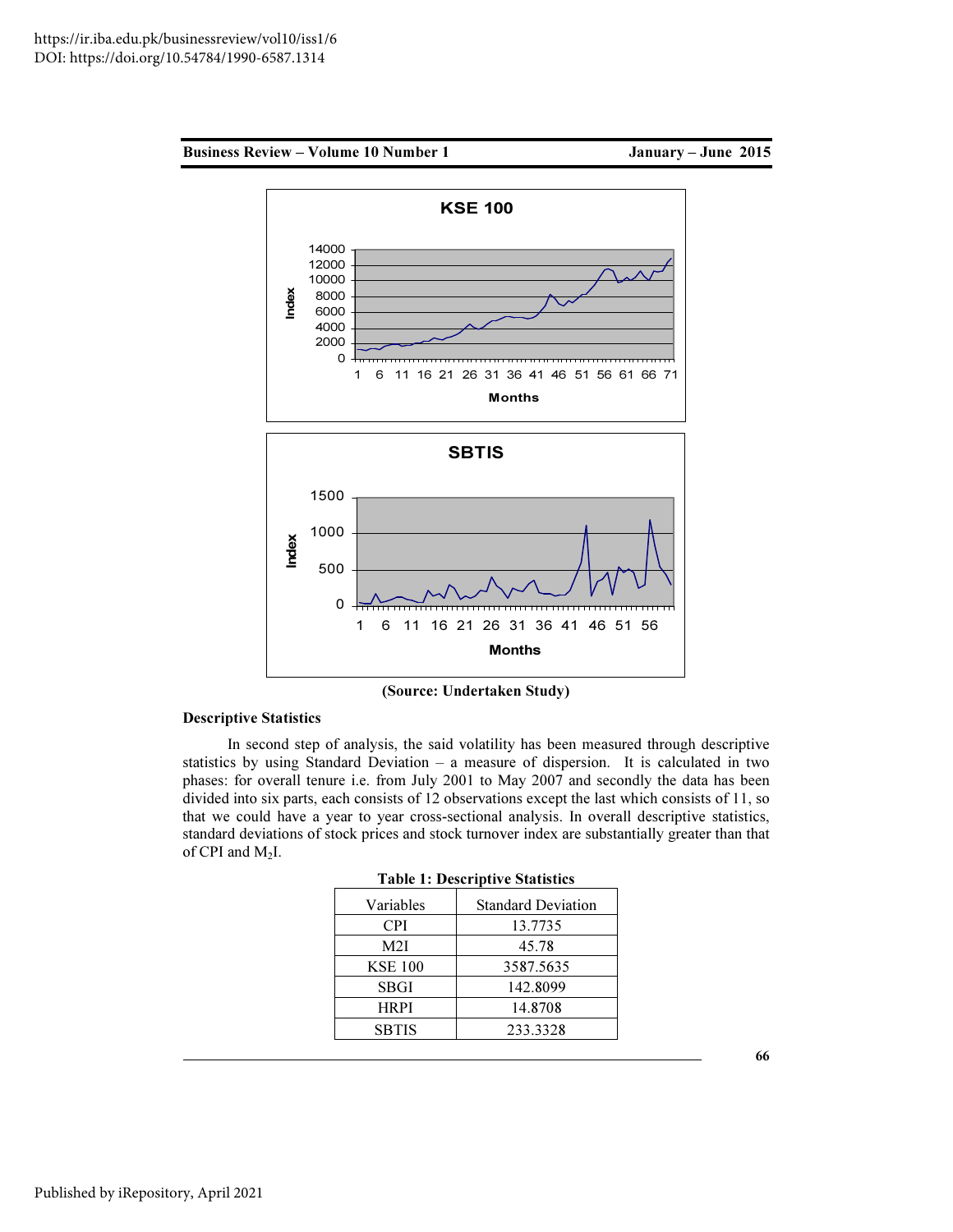#### Cross Sectional Analysis

So far the cross-sectional analysis is concern, it shows the trend – volatility of the said variables has been observed over the tenure on yearly basis. KSE 100 Index, SBGI, M2I reflect highly volatile trends, and SBTI compared with CPI and M2I.

| $sd\backslash$<br>vear |          | 2        | 3        | 4           | 5           | 6        |
|------------------------|----------|----------|----------|-------------|-------------|----------|
| <b>KSE</b><br>100      | 273.2259 | 480.8718 | 608.0445 | 1,081.3387  | 1,483.8296  | 912.633  |
| <b>SBGI</b>            | 9.148049 | 28.5702  | 42.50773 | 42.75661402 | 67.84188453 | 33.58653 |
| <b>CPI</b>             | 1.063266 | 0.397648 | 2.56443  | 3.171833424 | 2.597071194 | 2.003213 |
| M <sub>2</sub> I       | 5.170032 | 6.706848 | 8.341543 | 10.28202056 | 10.78023123 | 11.627   |
| <b>SBTIS</b>           | 42.83442 | 71.5059  | 82.63825 | 282.672362  | 281.4866842 |          |

Table 2: Cross Sectional Analysis

#### (Source: Undertaken Study)

#### Equality of Variance Test

In third step of analysis, the results of descriptive statistics (except for SBTI, which is not available for complete tenure) are further validated by applying equality of variance test by using  $F -$  Statistics with the following hypothesis:

| $H_{01}$ : $\sigma_{KSE 100} = \sigma_{M21}$ ; |                      | $H_{al}$ : $\sigma_{KSE 100} > \sigma_{M2I}$ |                         |
|------------------------------------------------|----------------------|----------------------------------------------|-------------------------|
| $H_{\theta 2}$ : σ $_{\rm SBGI}$               | $=$ $\sigma_{M2I}$ ; | $H_{a2}: \sigma_{SBGI}$                      | $> \sigma_{\text{M2I}}$ |

Alternate hypothesis that KSE 100 index and SBGI are more volatile than Money supply index against the null hypotheses of equal volatility are taken. Significance level is taken as 5% and the model was run, which rejected null hypotheses of equal volatility and proved that volatility in stock prices is statistically significantly greater than that of in money supply index. The results are given in table 2:

|  | Table 3: Variance-KSE 100 and M2I |  |
|--|-----------------------------------|--|
|  |                                   |  |

| Level of Significance            | 0.05     |
|----------------------------------|----------|
| <b>Population 1 Sample</b>       |          |
| Sample Size                      | 71       |
| Sample Standard Deviation        | 3587.564 |
| <b>Population 2 Sample</b>       |          |
| Sample Size                      | 71       |
| <b>Sample Standard Deviation</b> | 45.78    |

# Table 4: F-Test Statistics- KSE 100 and M2I

| $F$ -Test Statistic                    | 6141.12 |
|----------------------------------------|---------|
| Population 1 Sample Degrees of Freedom | 70      |
| Population 2 Sample Degrees of Freedom |         |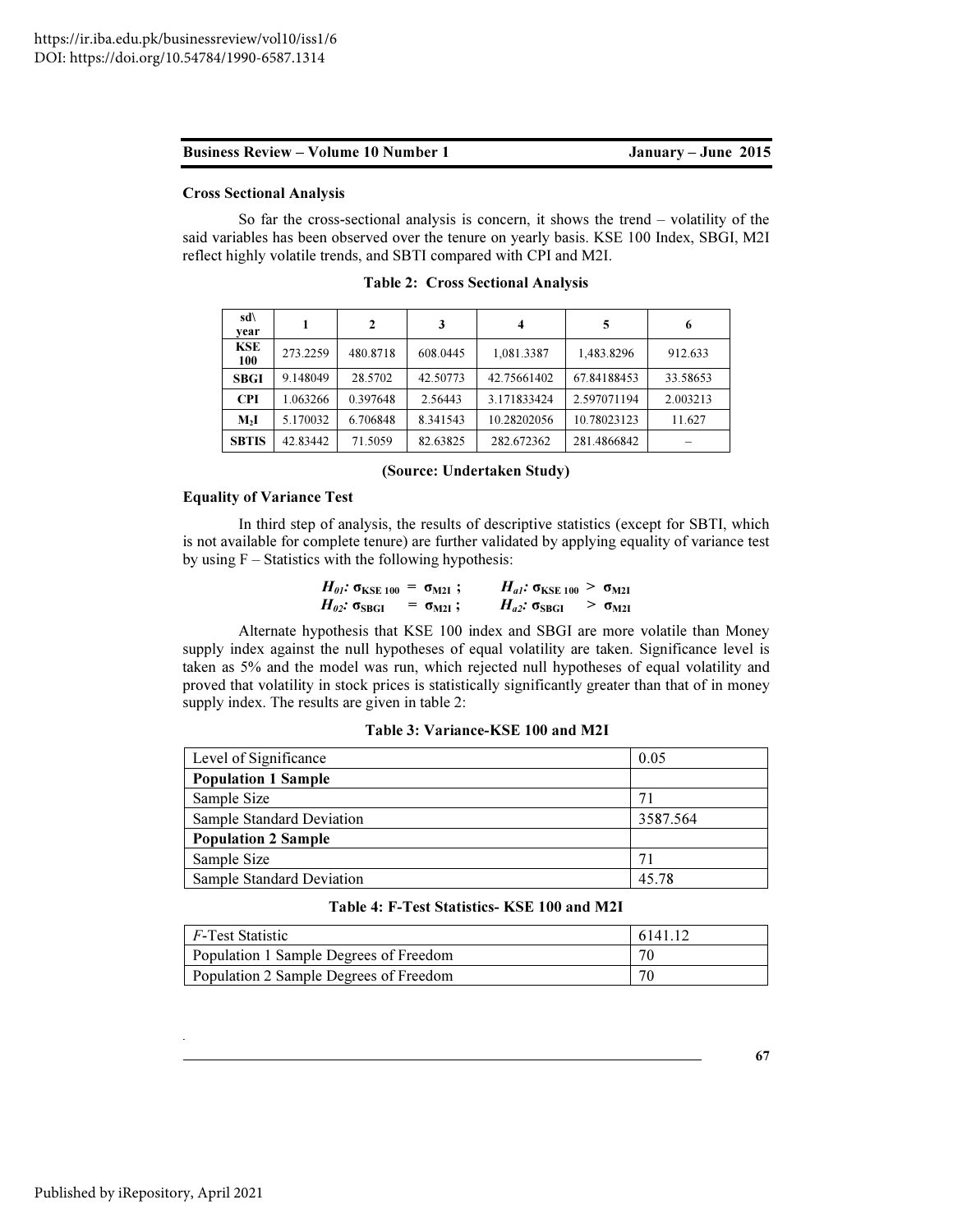| Table 5: Probability- KSE 100 and M2I |            |
|---------------------------------------|------------|
| Upper-Tail Test                       |            |
| Upper Critical Value                  | 1.485688   |
| <i>p</i> -Value                       | $1.4E-113$ |
| Reject the null hypothesis            |            |

#### Table 6: Variance-SBGI and M2I

| Level of Significance      | 0.05     |
|----------------------------|----------|
| <b>Population 1 Sample</b> |          |
| Sample Size                | 71       |
| Sample Standard Deviation  | 142.8099 |
| <b>Population 2 Sample</b> |          |
| Sample Size                | 71       |
| Sample Standard Deviation  | 45.78    |

Table 7: F-Test Statistics- SBGI and M2I

| F-Test Statistic                       | 9.73117 |
|----------------------------------------|---------|
| Population 1 Sample Degrees of Freedom | 70      |
| Population 2 Sample Degrees of Freedom | 70      |

# Table 8: Probability- SBGI and M2I

| Upper-Tail Test            |          |
|----------------------------|----------|
| Upper Critical Value       | 1.485688 |
| <i>p</i> -Value            | 1.89E-18 |
| Reject the null hypothesis |          |

Alternate hypothesis that KSE 100 index and SBGI are more volatile than Consumer Price index against the null hypotheses of equal volatility are taken.

| $H_{03}$ : σ <sub>KSE 100</sub> = σ <sub>CPI</sub> ; |                             |  | $H_{a3}: \sigma_{KSE 100} > \sigma_{CPI}$ |                      |
|------------------------------------------------------|-----------------------------|--|-------------------------------------------|----------------------|
| $H_{\theta 4}$ : о $_{\rm SBGI}$                     | $=$ $\sigma_{\text{CPI}}$ ; |  | $H_{a4}: \sigma_{SBGI}$                   | $> \sigma_{\rm CPI}$ |

A 5% significance level, the model was run, which rejected null hypotheses of equal volatility and proved that volatility in stock prices is statistically significantly greater than that of in consumer price index. The results are given below:

| Level of Significance      | 0.05     |
|----------------------------|----------|
| <b>Population 1 Sample</b> |          |
| Sample Size                | 71       |
| Sample Standard Deviation  | 3587.564 |
| <b>Population 2 Sample</b> |          |
| Sample Size                | 71       |
| Sample Standard Deviation  | 13.7735  |
|                            |          |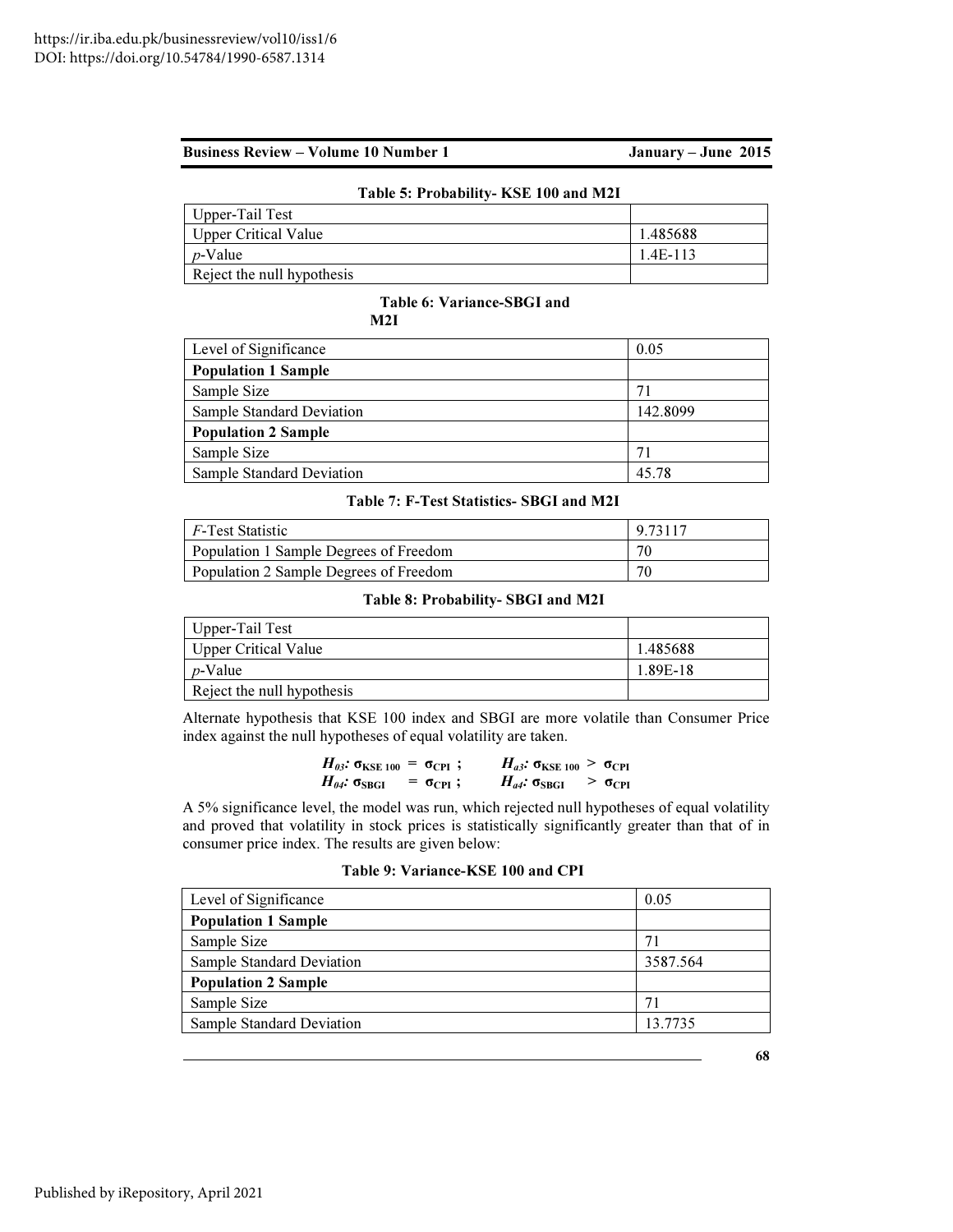#### Table 10: F-Statistics- KSE 100 and CPI

| F-Test Statistic                       | 67843.86 |
|----------------------------------------|----------|
| Population 1 Sample Degrees of Freedom | 70       |
| Population 2 Sample Degrees of Freedom |          |

#### Table 11: Probability- KSE 100 and CPI

| Upper-Tail Test            |          |
|----------------------------|----------|
| Upper Critical Value       | 1.485688 |
| <i>p</i> -Value            | 4.4E-150 |
| Reject the null hypothesis |          |

# Table 12: Variance: SBGI and CPI

| Level of Significance            | 0.05     |
|----------------------------------|----------|
| Population 1 Sample              |          |
| Sample Size                      |          |
| <b>Sample Standard Deviation</b> | 142.8099 |
| Population 2 Sample              |          |
| Sample Size                      | 71       |
| <b>Sample Standard Deviation</b> | 13.7735  |

### Table 13: F-Statistics- SBGI and CPI

| <i>F</i> -Test Statistic               | 107.5048 |
|----------------------------------------|----------|
| Population 1 Sample Degrees of Freedom | 70       |
| Population 2 Sample Degrees of Freedom | 70       |

#### Table 14: Probability- SBGI and CPI

| Upper-Tail Test            |          |
|----------------------------|----------|
| Upper Critical Value       | 1.485688 |
| <i>p</i> -Value            | 2.37E-52 |
| Reject the null hypothesis |          |

### **CONCLUSION**

The objective of the research paper was an attempt to investigate Asset Price Bubbles (APB) with reference to Pakistan stock market. In this context, monthly data on KSE 100, SBGI, CPI and M2I from July 2001 to May 2007 and for SBTIS from July 2001 to June 2001 were used. The time series graph showed a linear trend in CPI and M2I whereas a nonlinear trend in stock prices. Moreover, the graph also showed an unequal spread in both the stock prices, which indicated *Heteroskedasticity*. Then, descriptive statistics test showed high Standard Deviations for stock prices compared with CPI and M<sub>2</sub>I, which indicated a higher volatility in stock prices. Finally, hypothesis test for equality of variance concluded the presence of Asset Price Bubbles by rejecting null hypothesis of equal volatility against the alternative hypothesis of greater volatility in stock prices.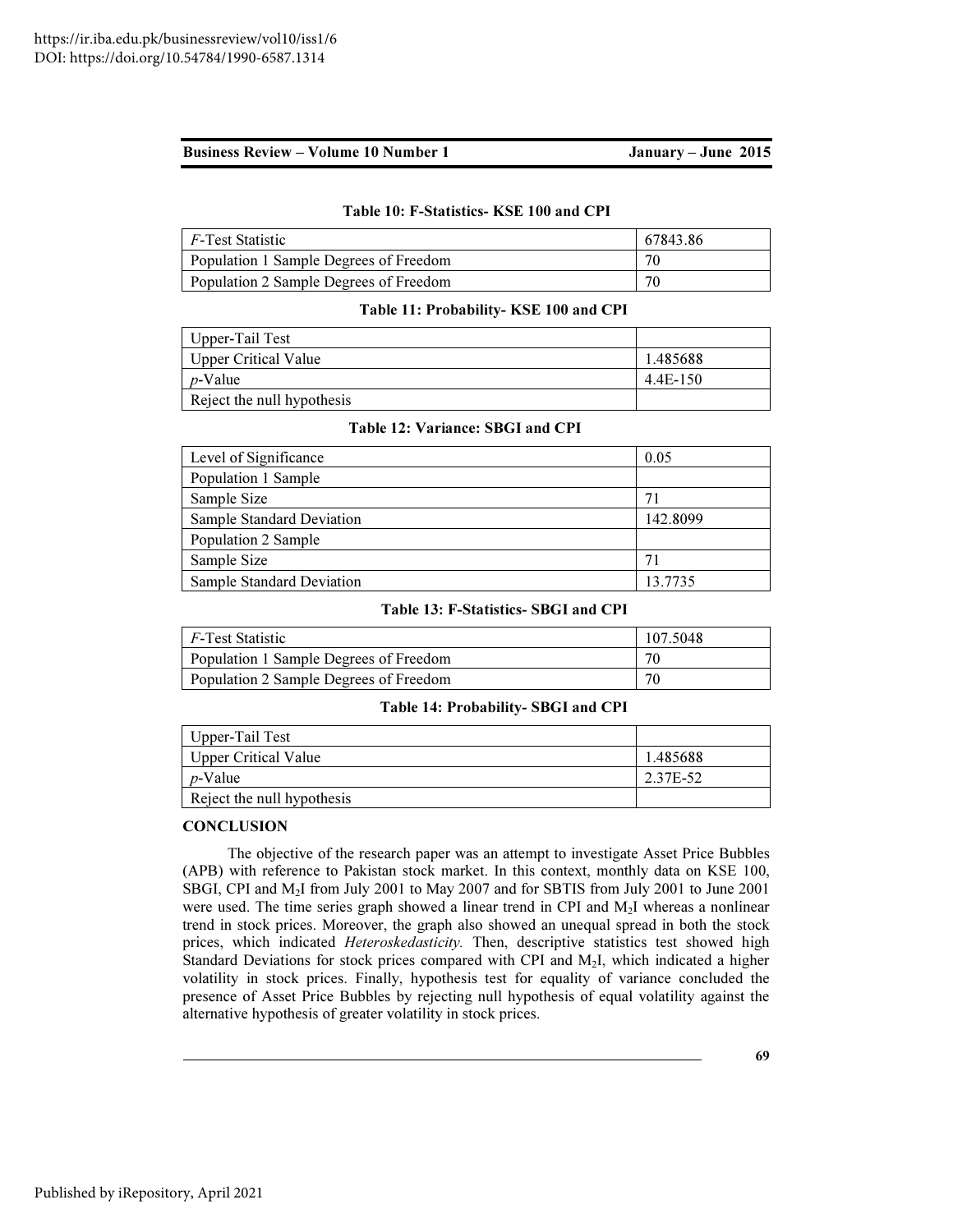#### Areas of further Research

Further research could take place by incorporating more macroeconomic indicators based on availability of data and time. Further research could be taken place by applying econometric models like VAR, ARIMA, GARCH, etc.

#### References

Friedman, Milton, (1969), "Money and Business Cycles", The Optimum Quantity of Money and Other Essays, Chicago: Aldine, 189-235

Borio, C. and W. White, 2004, "Whither Monetary and Financial Stability? The Implications of Evolving Policy Regimes," BIS Working Paper No. 147

Jack Selody & Carolyn Wilkins, 2004. "Asset Prices and Monetary Policy: A Canadian Perspective on the Issues," Bank of Canada Review, Bank of Canada, vol. 2004(Autumn), pages 3-14.

Trichet, J.C., 2005, Asset price bubbles and the monetary policy, speech delivered in Monetary Authority of Singapore, Singapore, 8 June 2005.

European Central Bank, 2005, "Asset Price Bubbles and Monetary Policy," ECB Monthly Bulletin, April, pp. 47-60.

Ahmad N, Husain F (2007). The Relation between Stock Prices and Money Supply in Pakistan: An Investigation, J. Indepen. Stud. Res. 5(2): pp. 30-32.

Froot, Kenneth A & Obstfeld, Maurice, 1991. "Intrinsic Bubbles: The Case of Stock Prices," American Economic Review, American Economic Association, vol. 81(5), pages 1189-214, December.

Meltzer, A. H., 2003, Rational and Nonrational bubbles. Chapter 3, pp. 23-33, in Asset Price Bubbles. The Implications for Monetary, Regulatory and International Policies, edited by Hunter, W., Kaufman, G., and M. Pomerleano. MIT Press, Cambridge, Massachussetts.

Kindleberger, Charles, P., 1995, "Asset inflation and monetary policy", BNL Quarterly Review, no 192, pp. 17-37.

Minsky, H., 1982, Can 'It' Happen Again?: Essays on Instability and Finance, Armonk: M.E. Sharpe.

Greenspan, A., 1996, "The challenge of central banking in a democratic society, "Remarks to the annual dinner and Francis Boyer Lecture of the American Enterprise Institute for Public Policy Research, Washington, DC, 5 December.

Shiratsuka, S., 1999, "Asset price fluctuations and price indices", Federal Reserve Bank of Chicago working paper, 99-9, June.

Kindleberger, Charles P., Manias, Panics, and Crashes, 1996, A History of Financial Crises, 3rd edition, New York: Wiley.

Shiller, Robert, 2000, Irrational Exuberance. Princeton, NJ: Princeton University Press.

Filardo, A., 2001, "Should Monetary Policy Respond to Asset Price Bubbles? Some Experimental Results." In Asset Price Bubbles: Implications for Monetary and Regulatory